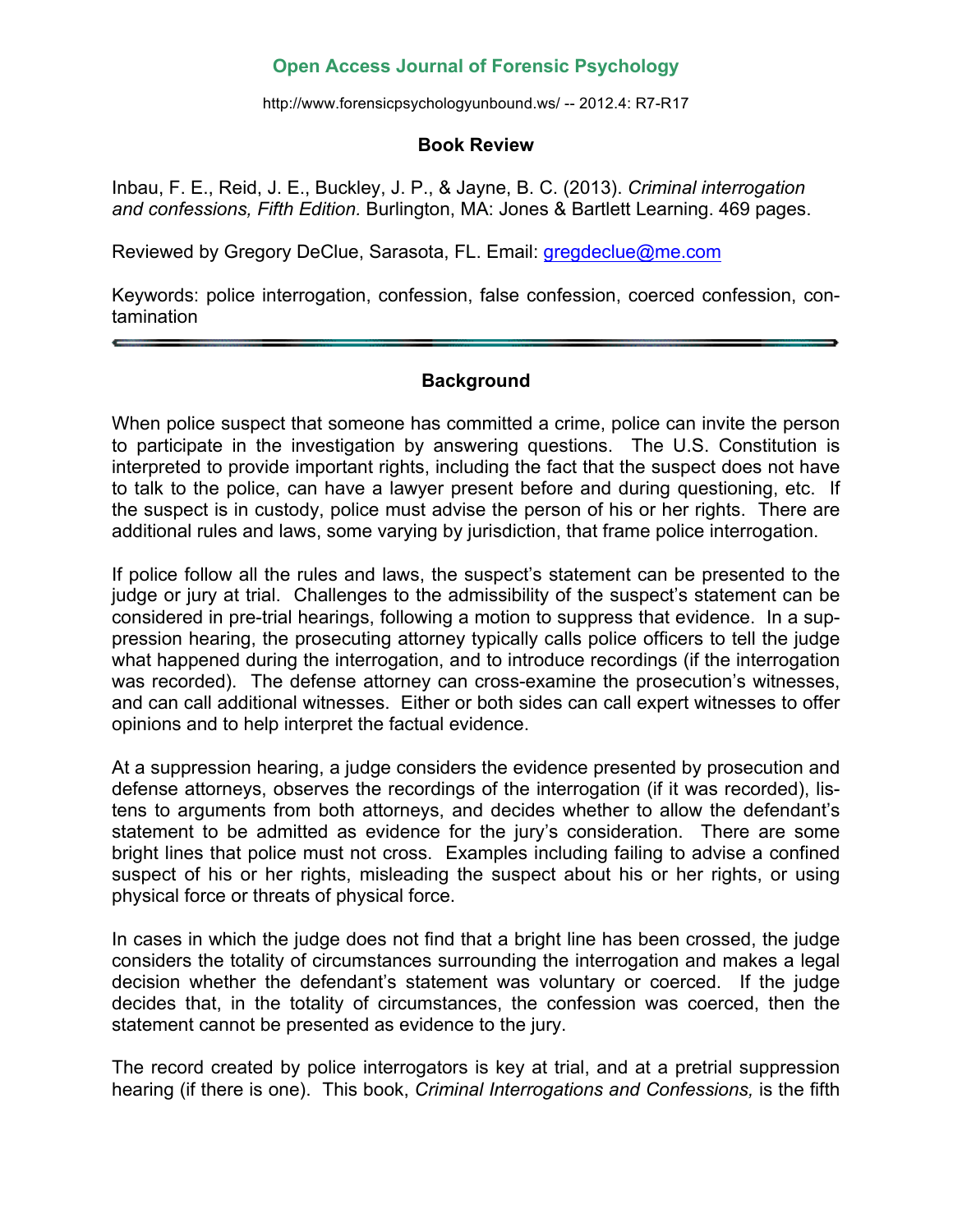edition of a manual that is used to train police how to create that evidentiary record. The primary focus of this review is the extent to which this manual assists police interrogators in creating the best evidentiary record possible.

Justice is best served if police follow all rules and laws scrupulously at all times, including all of their interactions with suspects. In *Colorado v. Connelly* (1986), the U.S. Supreme Court ruled, "Coercive police activity is a necessary predicate to finding that a confession is not 'voluntary' within the meaning of the Due Process Clause. . . . While a defendant's mental condition may be a 'significant' factor in the 'voluntariness' calculus, this does not justify a conclusion that his mental condition, by itself and apart from its relation to official coercion, should ever dispose of the inquiry into constitutional 'voluntariness.'" In other words, for a confession to be suppressed on the grounds that it was involuntary, there must be some evidence of police coercion.

So, people who train police interrogators could present classes and write manuals with guidelines such as, "Do not ever do anything to coerce a suspect," "Never trick a suspect," "Do not lie to a suspect," "Do not do anything to mislead a suspect," etc. The manual reviewed here, the most popular manual for police interrogation, does not take that approach. The manual does include, "Nothing should be done or said to the suspect that is apt to make an innocent person confess" (p. xiv), but the authors fail to fully appreciate or acknowledge that "the same psychological pressure that is designed to cause guilty suspects to give up hope can induce despair in innocent suspects, especially when the pressure is great and/or the suspect is vulnerable" (DeClue, 2005; see also Gudjonsson, 2003; Kassin et al., 2010; Ofshe & Leo, 1997).

The authors encourage police interrogators to exaggerate and lie about "evidence" and to mislead and trick suspects, to create a psychological moment in which a guilty suspect will believe that it is in his or her best interests to confess to the crime. It is not that the authors intend to train interrogators to get innocent persons to confess. However, as the authors acknowledge, police sometimes err in pre-judging whether a suspect is guilty, and the authors accept that some innocent suspects confess. This fifth edition of the manual includes some important steps toward safeguarding against false confession, but the authors fall short of recommending sufficient safeguards to protect innocent suspects from police who follow their recommendations.

As we turn to critical examination of problems and solutions, we should be clear about some expectations:

- Some suspects will exercise their Constitutional rights, and will either decline to talk to the police or will call an end to questioning before the police are finished asking questions.
- Some guilty suspects will not confess, and some of those will not make significant admissions (statements suggesting guilt, but short of a full confession).
- Some innocent suspects, if pressured, will make false statements that appear to be admissions or confessions.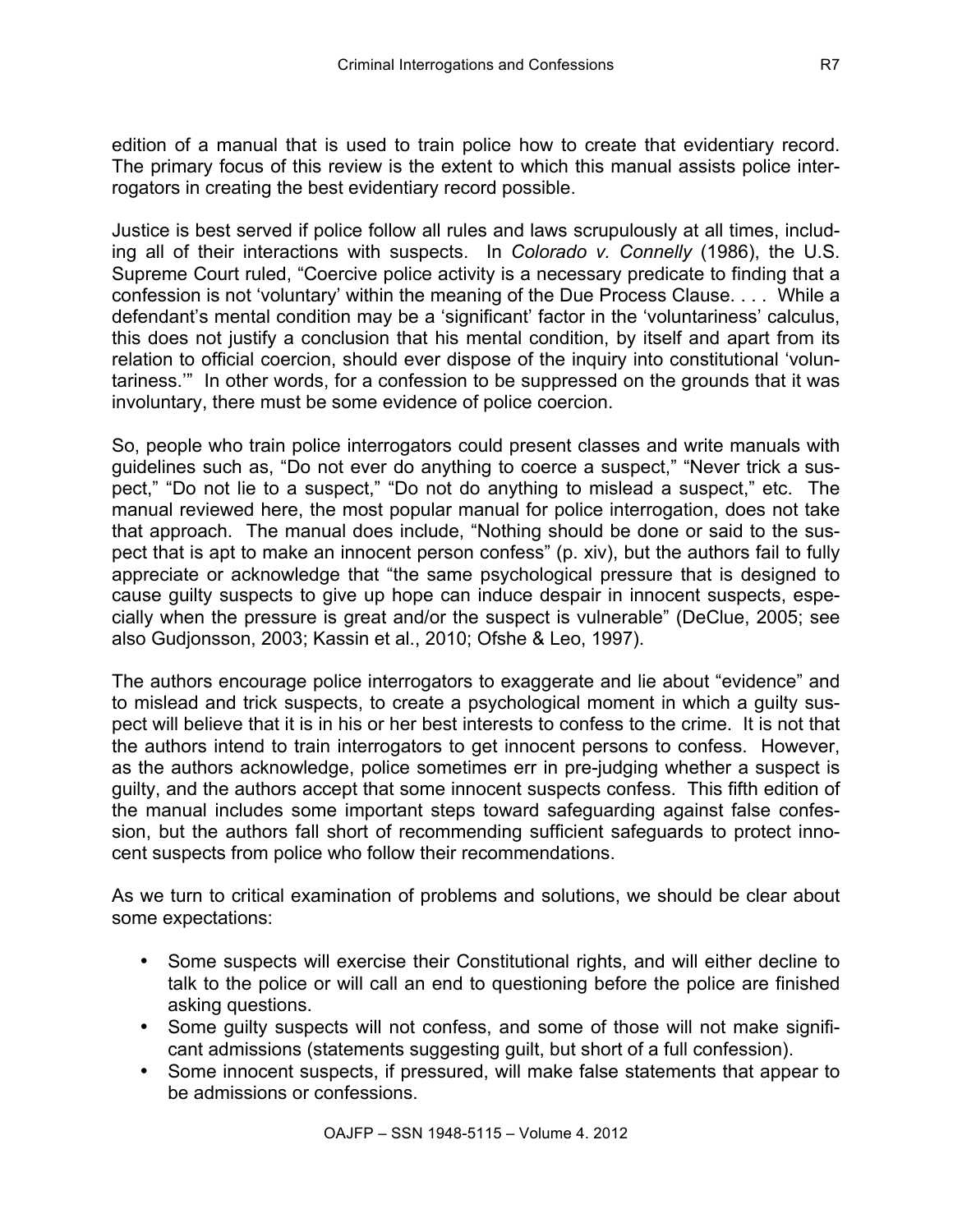- Police interrogation will never become "perfect" in that all guilty suspects will confess and no innocent suspects will make false statements that appear to be admissions or confessions.
- Although police cannot be expected to be "perfect" in the above sense, they have the unique responsibility to create the best record possible.

# **The Problem of False Confessions**

Thanks to scientific procedures such as DNA analysis and the work of organizations such as The Innocence Project, $1$  there are now hundreds of undisputed cases of wrongful convictions. We can learn from what went wrong in those cases. Notably, false confessions have contributed to approximately 30% of the wrongful convictions in The Innocence Project's database.<sup>2</sup>

Analyzing data from DNA exonerations, Garrett (2010, 2011) identified 40 people who were exonerated after falsely confessing to rapes and murders, and obtained detailed trial or pre-trial records of the confessions for all 40 of them. In 38 of the 40 cases, police reported that suspects confessed to a series of specific details concerning how the crime occurred. Often those details included supposedly "inside information" that only the rapist or murderer could have known. In considering various possibilities, Garrett concluded that the most likely way that the innocent suspects learned the "inside information" was from the police who interrogated them.

That is, during interrogation, police induced 40 innocent persons to confess, and 95% of them confessed in a way that appeared to show guilty knowledge. The police were convinced, the prosecutors were convinced, the judges and juries were convinced, and in some cases, the defense attorneys were convinced. Garrett's study should be a STOP-THE-PRESSES! moment for any police-interrogation manual. Authors and trainers should stop everything, recognize that modern American police techniques sometimes elicit false confessions that are practically indistinguishable from true confessions, and make sure that every subsequent manual and training event includes whatever safeguards are necessary to protect innocent suspects from the police they train. Timeliness is not an excuse for this fifth edition of the manual, since it carries a 2013 publication date, Garrett's study was published in 2010, and Garrett's study was originally posted online in late 2008.<sup>3</sup>

<sup>1&</sup>lt;br><sup>1</sup> http://www.innocenceproject.org/

 $2 \overline{}$  This is slightly higher than prior figures, due to several recent exonerations in cases involving false confessions, largely from the Chicago area (Newirth, 2012).

<sup>3</sup> See http://papers.ssrn.com/sol3/papers.cfm?abstract\_id=1280254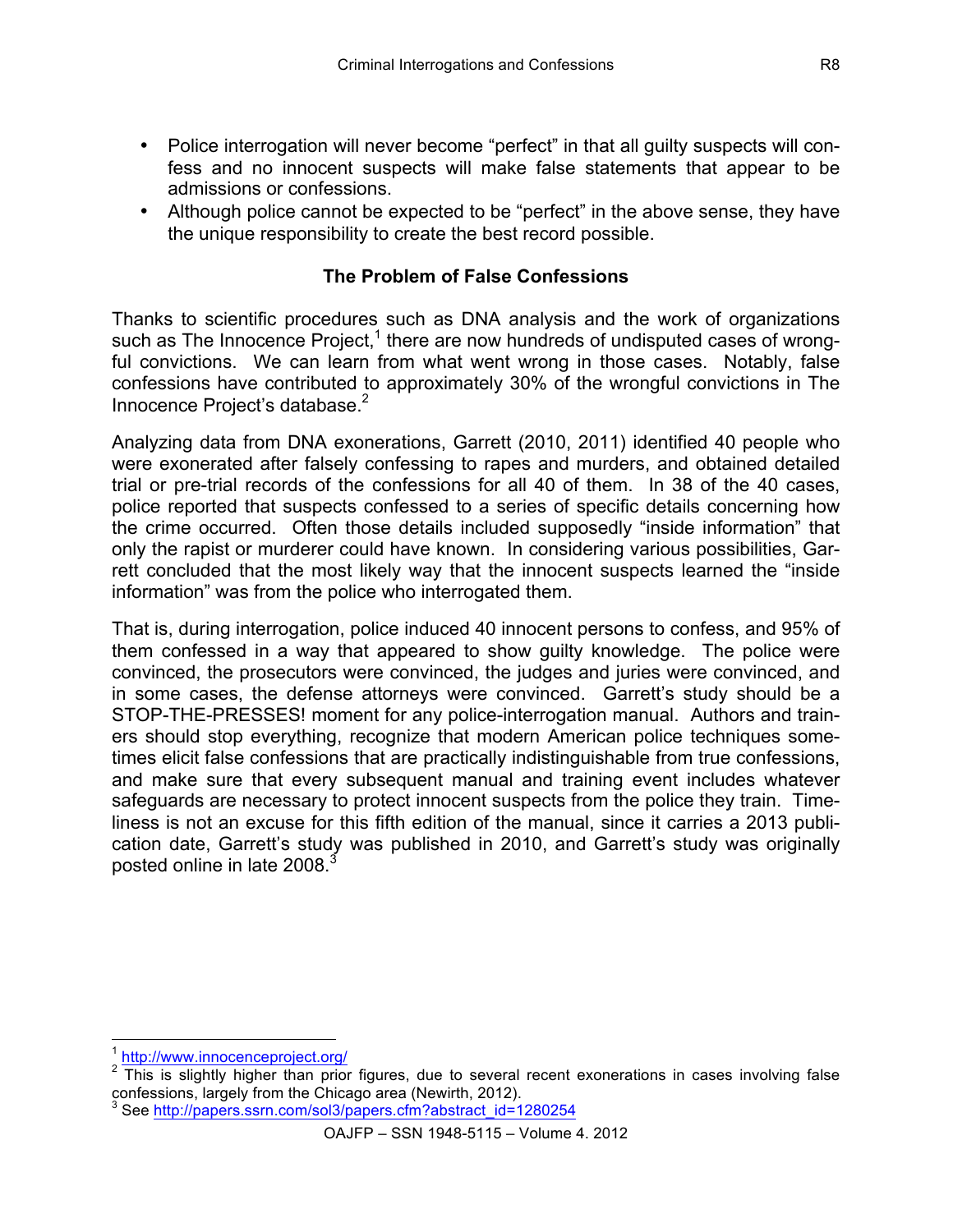# **Proper Safeguards**

Learning from known cases of false confessions, analysts have identified safeguards that can reduce the risk of obtaining a false confession, and can enhance recognition of a false confession if one is elicited. In all police interrogations, police should

- 1. Investigate before they interrogate.
	- a. Develop the details of the accusation/crime from physical evidence, victim statement, witness statements, etc.
	- b. Make a substantial, written list of key details that are not publicly available and would be difficult or impossible for a non-involved person to guess.
	- c. Set the list aside, and avoid mentioning any of those details to the suspect at any time.
- 2. Electronically record the entire interrogation, beginning as close to initial contact as possible, and continuing well after the suspect makes admissions (if he or she does).
- 3. If the suspect makes admissions, elicit a detailed post-admission narrative (who, what, when, where, how), taking special care not to suggest any details to the suspect.
- 4. After the interrogation has concluded, continue the investigation to seek additional details of the accusation/crime. Do the facts independently corroborate the confession statement?
- 5. Carefully consider whether independently derived details of the accusation/crime match the details provided in the suspect's confession statement.

Notably, these safeguards do not limit the techniques that police can use in an interrogation. For example, police might choose to mention *some* case facts to the suspect, as long as they steer clear of the specific list of facts they set aside before commencing the interrogation. The recording will show which facts the police mentioned, so that reiteration of them by the suspect will not be misinterpreted as showing guilty knowledge.

Now that we know that false-confession statements can appear very convincing, it may be impossible to be confident in the reliability of a police-induced confession statement unless it is independently corroborated. Until the details of a confession statement are independently corroborated, we should be just as skeptical as we would be if the person claimed someone else committed a crime, or if someone simply walked into a police station and said, "I killed somebody." With rare exceptions, a person who voluntarily confesses to a crime should be able to provide details that not only sound convincing, but that independently match facts that show guilty knowledge.

# **Inadequate Safeguards**

Inbau et al. include some of the above safeguards in the manual, but they fail to develop a comprehensive set of safeguards that will protect innocent suspects from the police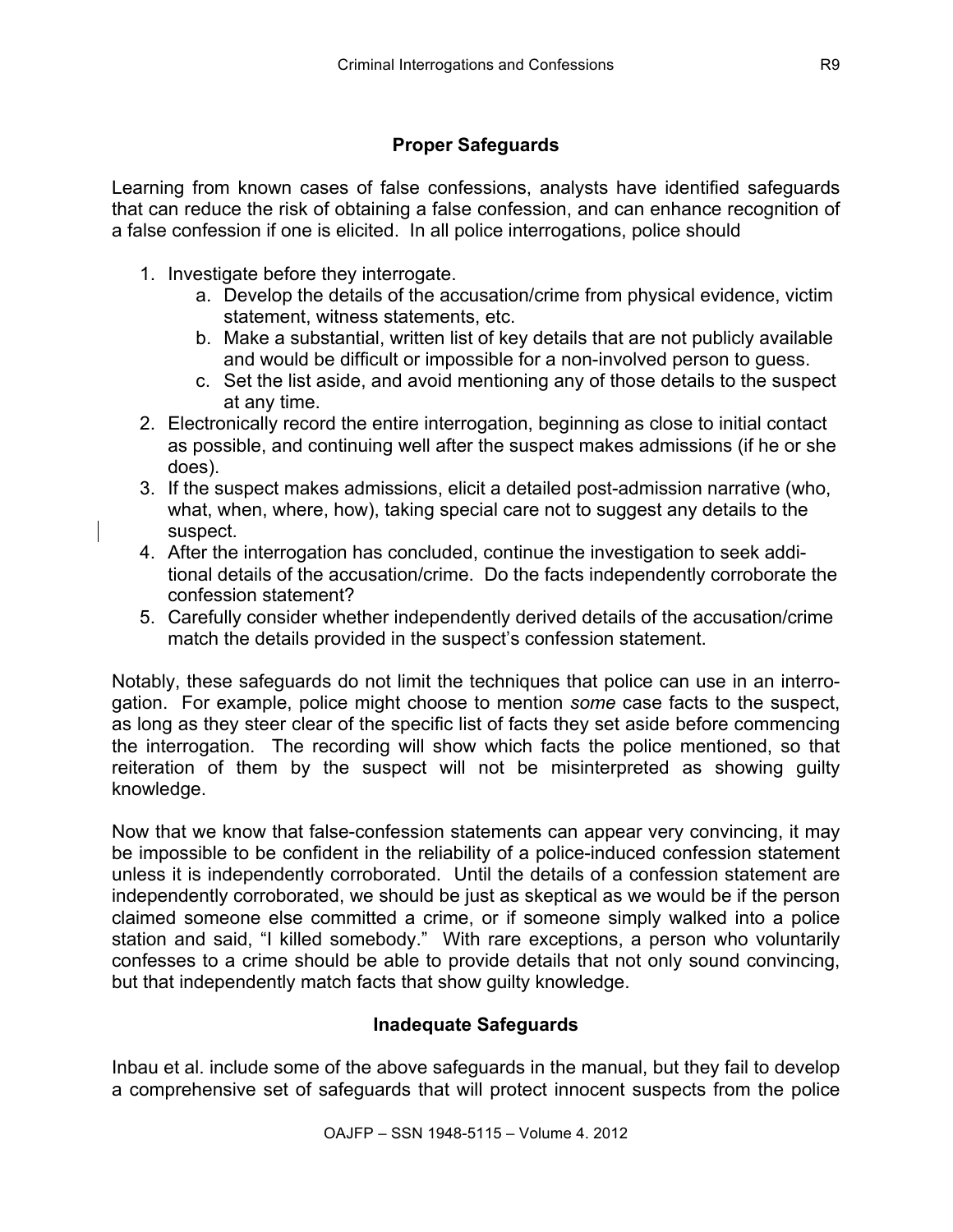they train. Two essential issues show their failure to protect innocent suspects: "Types of Corroboration," and their fundamental failure to recommend that, whenever possible, all interrogations should be recorded in their entirety.

# **"Types of Corroboration"**

The relevant section of the manual, starting on page 354, begins well: "Proper corroboration of a confession . . . represents the best measure of the trustworthiness of a confession. It is extremely convincing to a judge or jury to hear a confession that contains information only the guilty person could know." Of course, that is exactly the scenario described in Garrett's research involving innocent suspects (see above), yet these authors fail to mention Garrett's work.<sup>4</sup> In fact, the authors discuss some types of "corroboration" that are not corroboration at all:

- "... when relying on a suspect's signed confession as the primary proof of trustworthiness" (p. 354).
- "... the investigator may be left with nothing more than the suspect's recounting of the crime. This is referred to as *rational corroboration"* (p. 355).

I suggest that the authors could present a better take-home message for readers and trainees if they renamed what they call "rational corroboration" as, perhaps, "plausible but not corroborated."

# **Turn the Damn Recorder On!**

As a person concerned with creating a clear record that includes effective safeguards to protect innocent suspects, I found some wonderful sections in this manual. For example,

- "Upon arriving at a crime scene, the lead investigator should decide and document on the case folder what information will be kept secret" (p. 355).
- "After a suspect has related a general acknowledgment of guilt, the investigator should return to the beginning of the crime and attempt to develop information that can be corroborated by further investigation. He should seek from the suspect full details of the crime and also information about his subsequent activities. What should be sought particularly are facts that would only be known by the guilty person (for example, information regarding the location of the murder weapon or the stolen goods, the means of entry into the building, the type of accelerant used to start the fire, and the type of clothing on the victim, etc.)" (p. 306).

<sup>&</sup>lt;sup>4</sup> Indeed, Garrett's work organized what analysts had already been reporting, case by case. Garrett's work adds stunning quantitative evidence to the qualitative cautions already widely reported (see, e.g., Davis & Leo, 2006).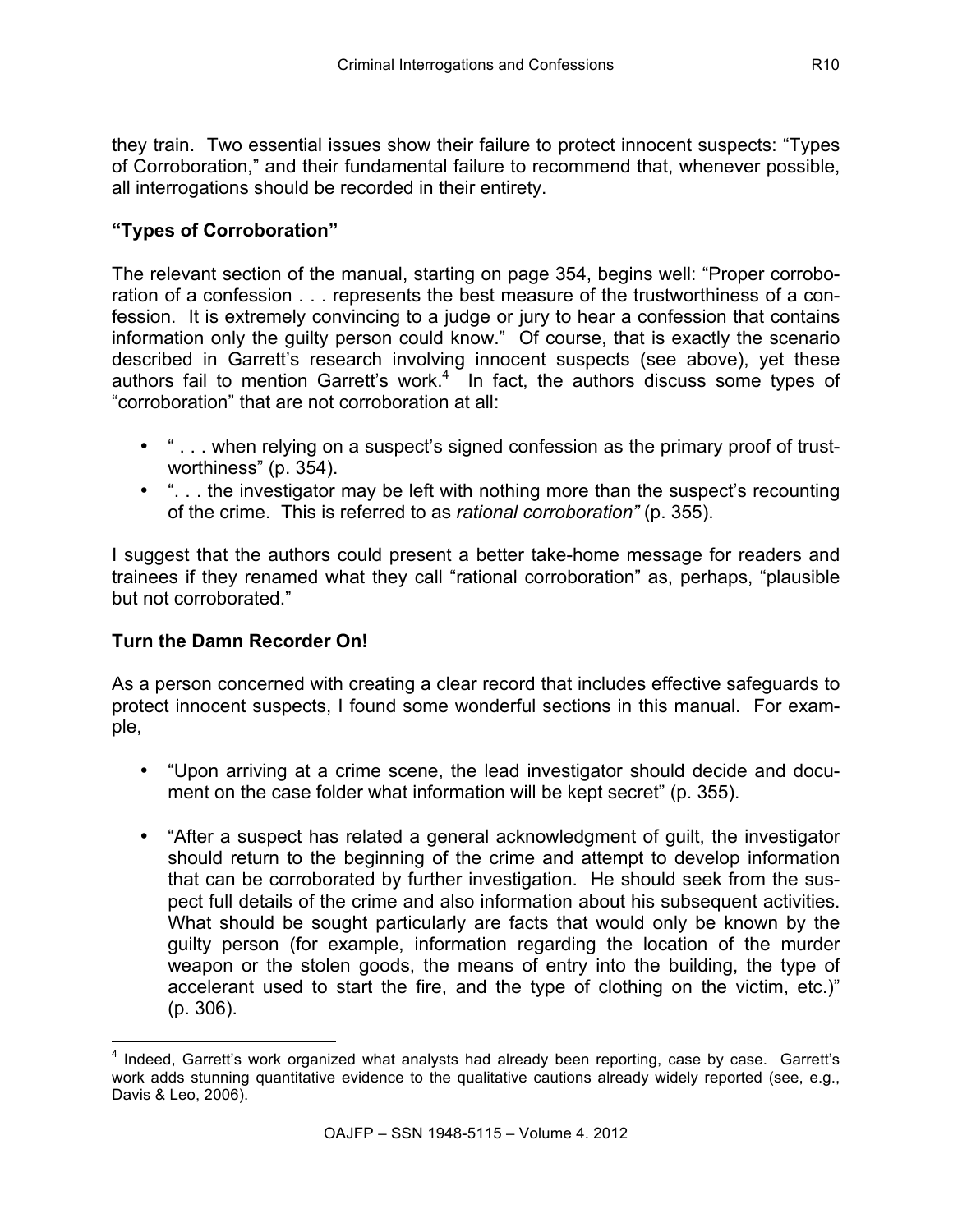- "When developing corroborative information, the investigator must be certain that the details were not somehow revealed to the suspect through the questioning process, news media, or viewing of crime scene photographs. In this regard, it is suggested that early during an investigation a decision be made by the lead investigator as to what evidence will be withheld from the public, as well as from all suspects. This information should be documented in writing on the case file so that all investigators are aware of what information will be withheld" (p. 306).
- "The best type of corroboration is in the form of new evidence that was not known before the confession, but yet could be later substantiated. Prior to conducting the interrogation, the investigator should consider what types of independent corroborative information should be sought. Examples include the present location of a murder weapon or the suspect's bloody clothing, where stolen goods were fenced, and who the suspect talked to about the commission of his crime" (p. 306).
- "It is improper to tell the suspect that he is facing inevitable consequences. In fact … we have referenced several cases in which innocent people falsely confessed, because the investigator convinced the suspect that he would suffer consequences regardless of denials" (p. 368).
- "Our courts have long recognized that promises of benefit or threats of adverse consequences may cause an innocent person to confess" (p. 369).
- "The interrogator cannot mention a benefit of more favorable treatment in exchange for telling the truth" (p. 369).
- "There is no question that innocent suspects have been induced to confess to crimes they did not commit" (p. 366).
- "A confession that contains no corroborative information, beyond merely accepting personal responsibility for committing the crime, suggests the possibility that improper inducements were used to elicit the confession and the confession may well be false" (p. 367).
- "A recent review indicted (sic) that 11 states require electronic recording via statutes or court decisions. In states that do not require electronic recording, more than 400 departments have established electronic recording as a standard practice.<sup>5</sup> This is a national trend and law enforcement agencies should accept that if electronic recording is not yet required in your state, it most likely will be in the future" (p. 50).

 $5$  A recent update of this research by Tom Sullivan appears here: http://www.ajs.org/ajs/publications/Judicature\_PDFs/955/ajs\_955\_compendium.asp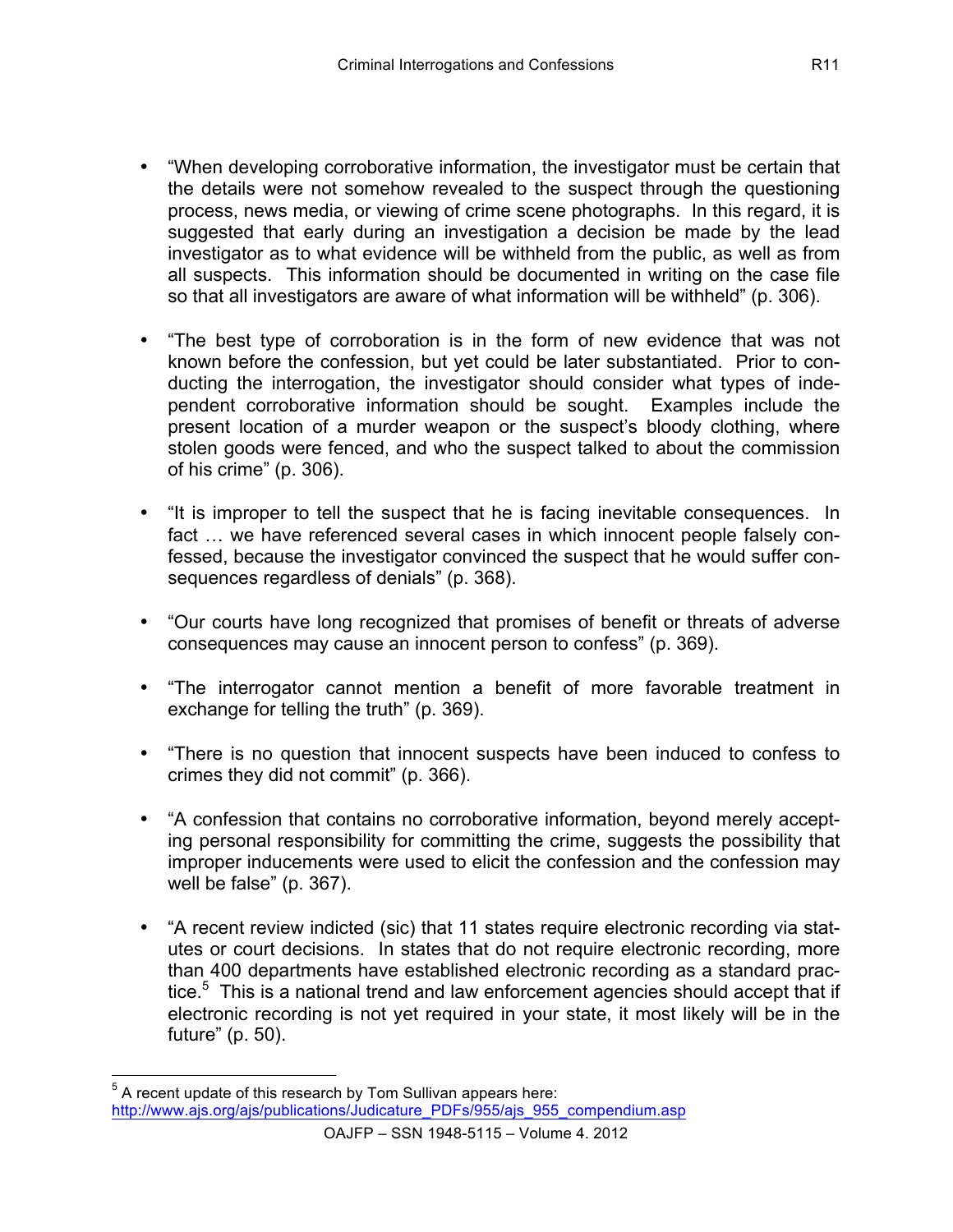I am encouraged that the authors included important items such as those above, but I am discouraged that they did not connect the dots by emphasizing that creating a full and accurate record of the entire interrogation is an essential part of the corroboration process. A full and accurate recording is essential to show the judge and jury whether the suspect showed guilty knowledge, and whether the police statements included promises, threats, inducements, etc.

## **Conclusions**

The Conclusion to Chapter 15, Distinguishing between True and False Confessions, includes the following sentences in succession:

- 1. "The studies and research citing support of the belief that psychologically sophisticated interrogations routinely produce false confessions, in our opinion, offer no substantive evidence to support this claim" (p. 366).
- 2. "To the contrary, our experience has been that such interrogation techniques, if used in accordance with the guidelines offered in this text, greatly reduce the risk of an innocent suspect confessing" (p. 366).
- 3. "The self-preservation instincts of an innocent suspect during an interrogation, conducted in accordance with the techniques taught in this text, are sufficient enough to maintain the suspect's stated innocence" (pp. 366-367).

The first of these three sentences is a straw man, with regard to disputed-confession cases. My learned response to the next two sentences is, "Who knows?"

Regarding the first statement, it would be interesting to know how often innocent suspects confess in response to commonly used police interrogation techniques. However, in an individual legal case, the key question is whether there is reasonable doubt about the certainty of the confession evidence. Working backward from known cases of false confessions, we can sometimes learn important lessons about what went wrong (why the innocent person confessed, what led to his conviction, etc.). That does not tell us how often (or "routinely") that occurs, but perhaps a properly informed jury would draw conclusions similar to those of the authors: "A confession that contains no corroborative information, beyond merely accepting personal responsibility for committing the crime, suggests the possibility that improper inducements were used to elicit the confession and the confession may well be false" (p. 367). The jury is tasked with deciding whether the prosecution has presented evidence of guilt, beyond a reasonable doubt.

We do know something related to statement 1, above. We know that some innocent suspects begin by denying guilt and then, in the course of psychologically sophisticated interrogations, accept responsibility for a crime they did not commit. Of course it is pos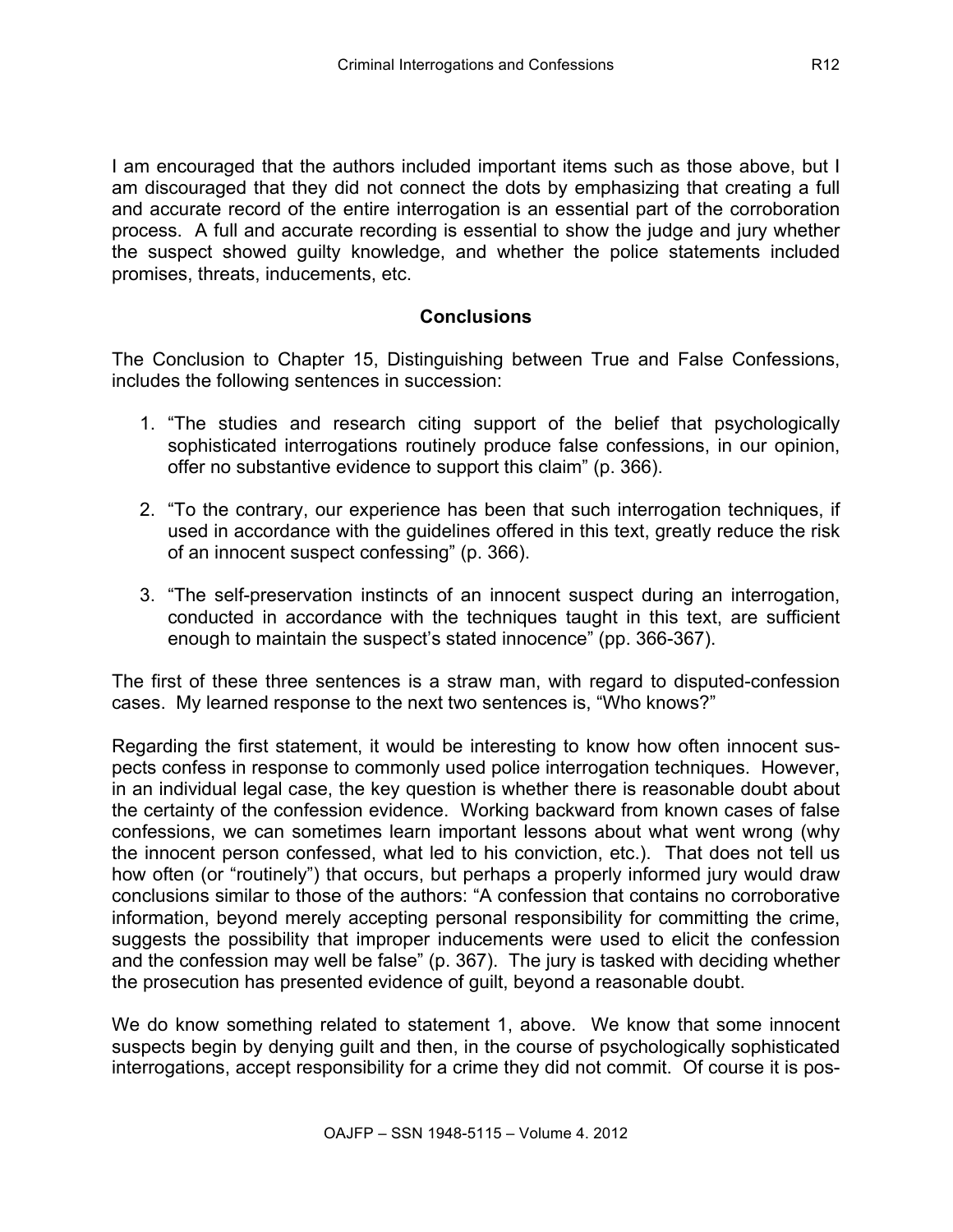sible to study such cases, and of course it is possible to develop expertise that would assist people who have no specialized knowledge, training, or experience in the area.

Statements 2 and 3, above, address empirical questions, but the authors' responses are entirely anecdotal. I, too, suspect that some of the techniques the authors recommend would reduce the risk of an innocent suspect confessing, but I am not confident that we will ever reach a point that no innocent suspect would confess in response to police questioning.

Statement 3, in particular, is a bold claim without empirical support. $6$  I encourage these authors and all interrogation trainers to take a more humble stance. In life, many effective procedures yield some unintended consequences, and I would prefer that police who interrogate me, my family, or anyone, not conduct an interrogation with the expectation that powerful techniques only work on guilty suspects.

### **Recommendations**

I will briefly address three areas that are related to my work as an expert witness in confession cases: *Miranda* issues, reliability, and voluntariness.

#### *Miranda* **Issues**

As mentioned above, police have the unique opportunity and responsibility to create a record that shows whether police gave a *Miranda* warning, and whether the suspect knowingly, intelligently, and voluntarily waived his or her rights. In my experience, police could often do a better job in two ways:

- 1. Record the entire interrogation, beginning as early as possible, and always including the *Miranda* warning/waiver.
- 2. Read the *Miranda* warnings one at a time, encouraging the suspect to read along. Alternatively, ask the suspect to read the rights aloud. Pause after each right, and ask the suspect to restate (paraphrase) the statement in his or her own words. Encourage the suspect to ask questions. Answer the questions, correcting any misconceptions. Only after the suspect has clearly and explicitly shown understanding of a right, ask the suspect whether he or she wants to waive that right.

 $6$  Although one study (Blair, 2005) might appear at first glance to offer some support for the more modest claim that such techniques are unlikely to induce a false confession from a suspect who is not particularly vulnerable, Blair acknowledges important limitations in that study, particularly, "Information about interrogations was derived exclusively from secondary sources, and these secondary sources may have contained inaccurate information" (Blair, 2005, p. 139).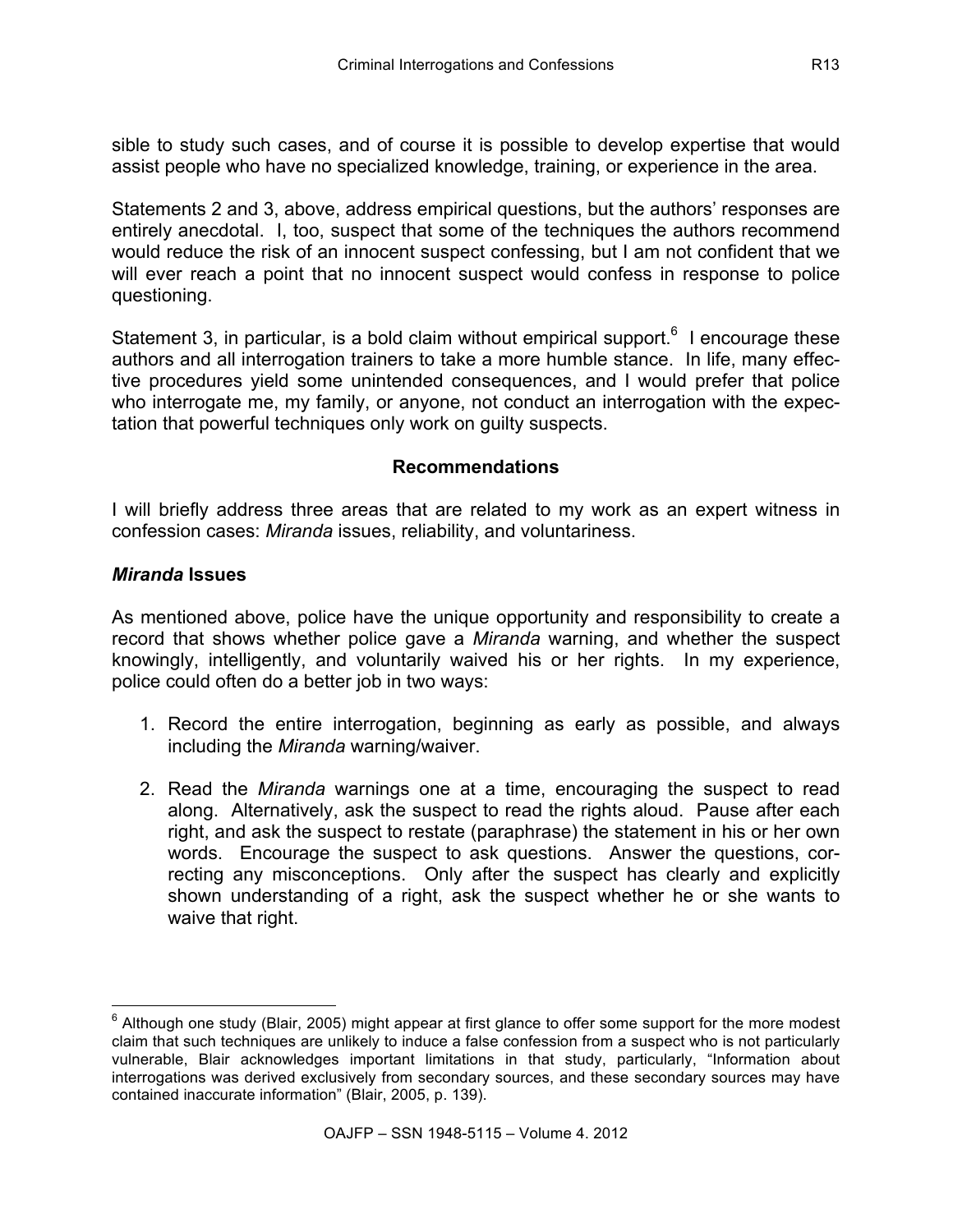This procedure provides a clear record of whether, and to what extent, the suspect understood his or her rights at the time of the warning and waiver. The procedure is presented, with examples, in DeClue (2010).

## **Reliability**

Earlier in this review, I outlined five recommended safeguards to reduce the risk of a false confession, and to create a record that would enhance everyone's ability to consider whether a suspect's confession statement shows guilty knowledge. At this point, we can look to see which of those recommendations are included in this manual.

| Recommendation                                                                                                                                                                                           | Is it in this Manual?                                                                                                                                                                                                                                                                                                                                                                                         | Page |
|----------------------------------------------------------------------------------------------------------------------------------------------------------------------------------------------------------|---------------------------------------------------------------------------------------------------------------------------------------------------------------------------------------------------------------------------------------------------------------------------------------------------------------------------------------------------------------------------------------------------------------|------|
|                                                                                                                                                                                                          |                                                                                                                                                                                                                                                                                                                                                                                                               |      |
| Police officers should<br>investigate before they<br>interrogate.                                                                                                                                        | "One basic principle to which there must be full<br>adherence is that the interrogation of suspects<br>should follow, and not precede, an investigation<br>conducted to the full extent permissible by the<br>allowable time and circumstances of the partic-<br>ular case. The authors suggest, therefore, that<br>a good guideline to follow is 'investigate before<br>you interrogate."                    | 18   |
| Police should develop the<br>details of the accusa-<br>tion/crime from physical<br>evidence, victim statement,<br>witness statements, etc.                                                               | "Prior to an interview, and preferably before any<br>contact with the suspect, the investigator should<br>attempt to become thoroughly familiar with all<br>the known facts and circumstances of the<br>offense."                                                                                                                                                                                             | 10   |
| Police should set the list<br>aside, and avoid mention-<br>ing any of those details to<br>the suspect at any time.                                                                                       | "Upon arriving at a crime scene, the lead inves-<br>tigator should decide and document on the case<br>folder what information will be kept secret".                                                                                                                                                                                                                                                           | 355  |
| Electronically record the<br>entire interrogation, begin-<br>ning as close to initial con-<br>tact as possible, and con-<br>tinuing well after the sus-<br>pect makes admissions (if<br>he or she does). | "Everything should be recorded, from the time<br>the suspect is given <i>Miranda</i> rights to the con-<br>clusion of his confession."                                                                                                                                                                                                                                                                        | 51   |
| If the suspect makes<br>admissions, elicit a detailed<br>post-admission narrative<br>(who, what, when, where,<br>how), taking special care<br>not to suggest any details<br>to the suspect.              | "After a suspect has related a general acknowl-<br>edgment of guilt, the investigator should return<br>to the beginning of the crime and attempt to<br>develop information that can be corroborated by<br>further investigation. He should seek from the<br>suspect full details of the crime and also infor-<br>mation about his subsequent activities. What<br>should be sought particularly are facts that | 306  |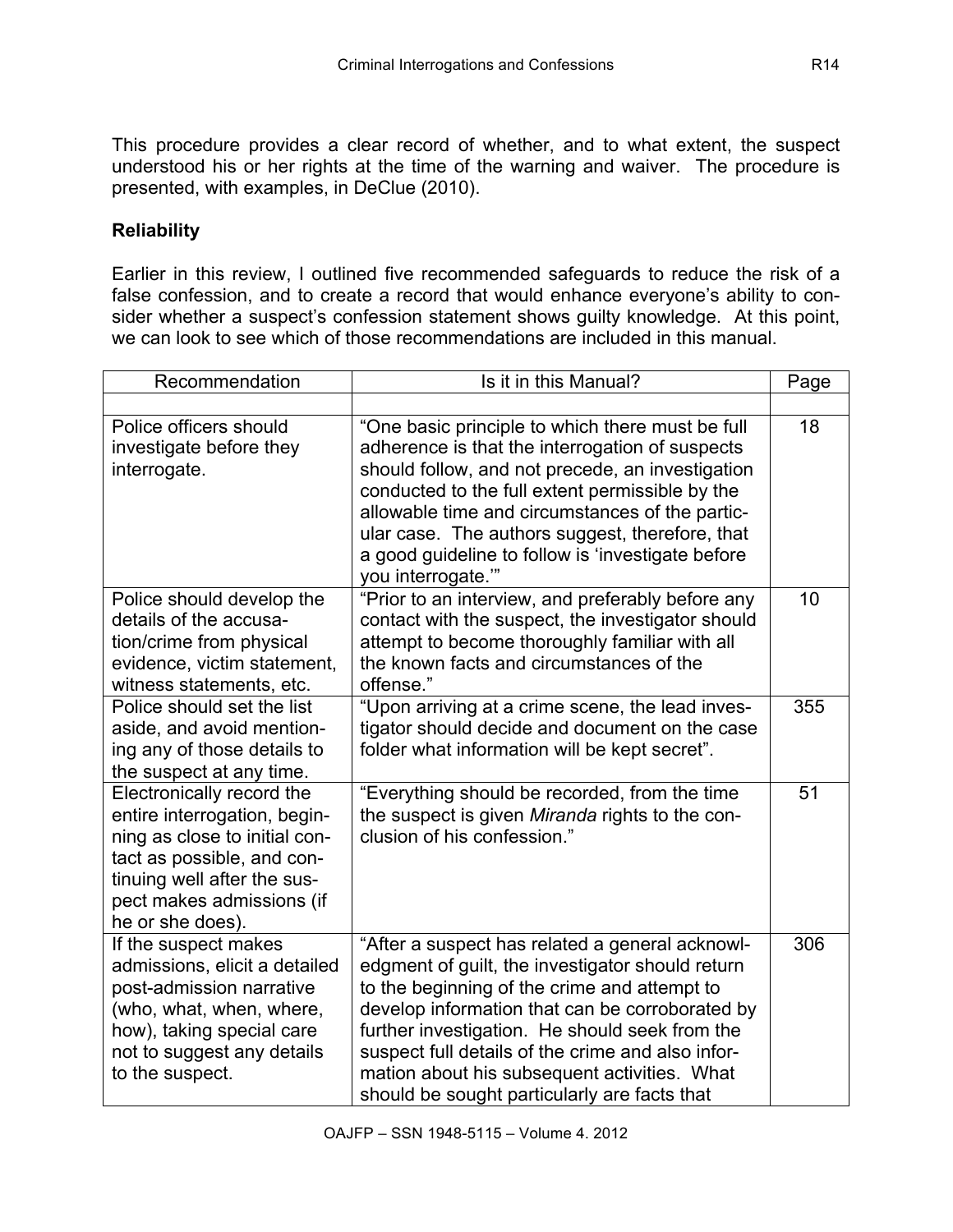|                                                                                                                                                                                                              | would only be known by the guilty person (for<br>example, information regarding the location of<br>the murder weapon or the stolen goods, the<br>means of entry into the building, the type of<br>accelerant used to start the fire, and the type of<br>clothing on the victim, etc.)."                                                                                                                                                                                                                                       |     |
|--------------------------------------------------------------------------------------------------------------------------------------------------------------------------------------------------------------|-------------------------------------------------------------------------------------------------------------------------------------------------------------------------------------------------------------------------------------------------------------------------------------------------------------------------------------------------------------------------------------------------------------------------------------------------------------------------------------------------------------------------------|-----|
| After the interrogation has<br>concluded, continue the<br>investigation to seek addi-<br>tional details of the accusa-<br>tion/crime. Do the facts<br>independently corroborate<br>the confession statement? | "The best type of corroboration is in the form of<br>new evidence that was not known before the<br>confession, but yet could be later substantiated.<br>Prior to conducting the interrogation, the investi-<br>gator should consider what types of independ-<br>ent corroborative information should be sought.<br>Examples include the present location of a mur-<br>der weapon or the suspect's bloody clothing,<br>where stolen goods were fenced, and who the<br>suspect talked to about the commission of his<br>crime." | 306 |
| Carefully consider whether<br>independently derived<br>details of the accusa-<br>tion/crime match the details<br>provided in the suspect's<br>confession statement.                                          | "A confession that contains no corroborative<br>information, beyond merely accepting personal<br>responsibility for committing the crime, suggests<br>the possibility that improper inducements were<br>used to elicit the confession and the confession<br>may well be false."                                                                                                                                                                                                                                               | 367 |

I was surprised to find that all of the recommended safeguards are included in this manual, with an important qualification. The authors' recommendation to record everything (p. 51) is presented as a suggestion *if* investigators record, rather than as a strong recommendation that all interrogations *should* be recorded. Overall, then, the procedures described in this manual are fully compatible with proper safeguards, but there is a risk that a reader or trainee would fail to get and retain the important message that electronic recording is an essential component of corroboration.

I recommend that, in training sessions and in later editions of this manual, there be just as much emphasis applied to "Turn the damn recorder on!" as there currently is for "Investigate before you interrogate."

### **Voluntariness**

Case by case, a suspect's confession is voluntary if a judge decides that it is voluntary (rather than the product of coercive police tactics). My reading of this manual is that the authors encourage police to make an educated guess about whether a particular suspect is guilty, and if the police think the suspect is guilty, use whatever means courts allow to try to get the person to confess.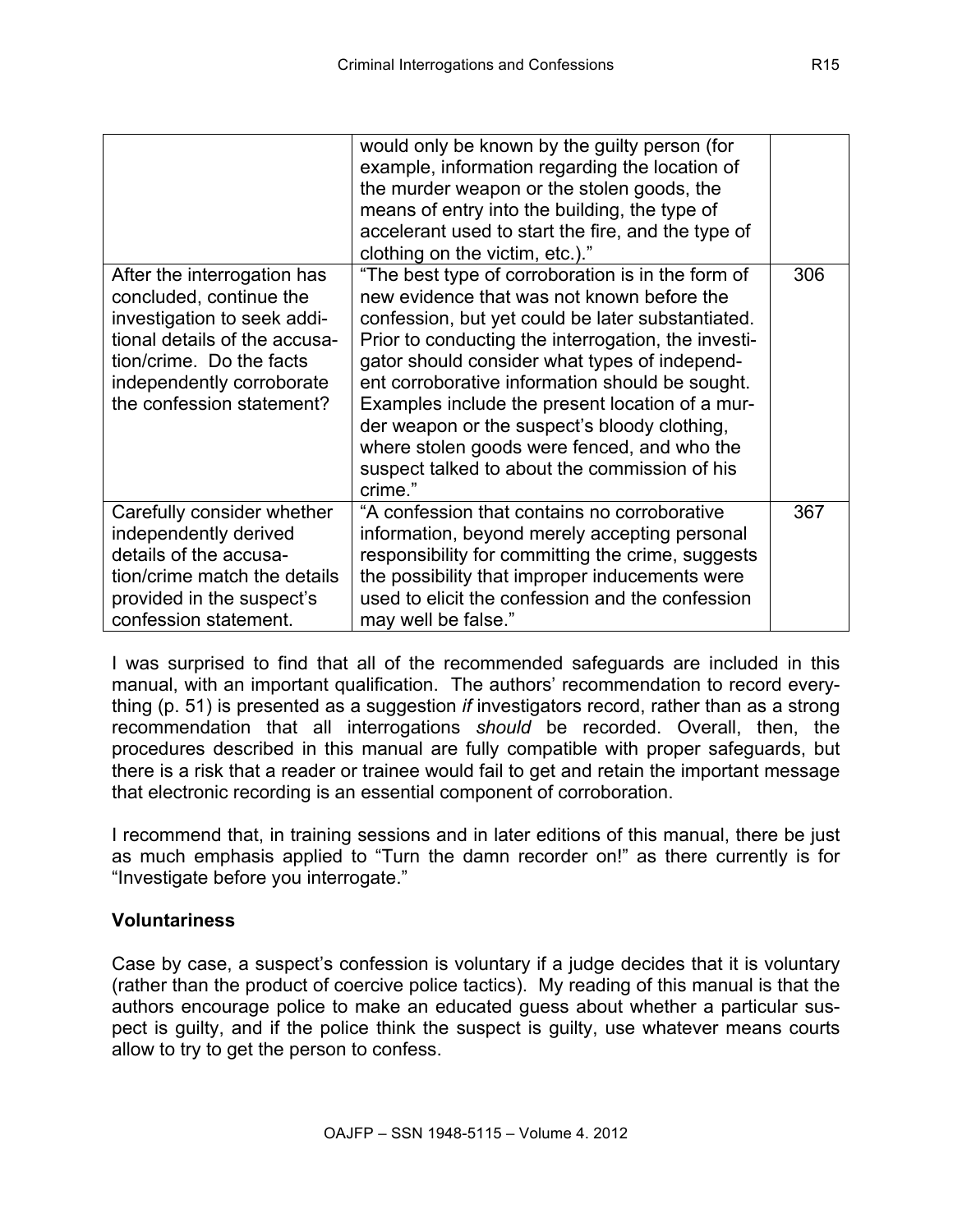The general approach presented in this manual was developed by the two senior authors, Inbau and Reid, beginning in the 1930s and 1940s, and the first edition of the manual was published in 1962. Inbau and Reid have both been dead for two decades, but their legacy lives on.

Shortly after Fred Inbau's death in 1989, the *New York Times* presented the following:

When he began his work in the 1930s, society was growing squeamish about police use of rubber hoses and other forms of the third degree, an interrogation technique that often wrung confessions out of the innocent as well as the guilty. In its place, Mr. Inbau helped develop an approach to interrogation that relied on presenting a mass of damaging facts to persuade criminals that they had no choice but to confess, and that used subtle psychology in dealing with crimes of passion. . . . Mr. Inbau urged the police to use deceit, deception and outright lies to trick suspects into confessing.

The headline writer for that Times article summarized this by asserting that Mr. Inbau was the "Criminologist who Perfected Interrogation."

In this fifth edition of the manual, the authors (living and dead) continue to recommend that police use deceit, deception, and outright lies to trick suspects into confessing. The authors assert, "The self-preservation instincts of an innocent suspect during an interrogation, conducted in accordance with the techniques taught in this text, are sufficient enough to maintain the suspect's stated innocence" (pp. 366-367). I recommend that the authors present a challenge to readers and trainees, offering a \$7,250,000 reward<sup>8</sup> to any police agency whose interrogators scrupulously adhere to the techniques taught in this text, record the entire interrogation, and elicit significant admissions or a fullblown confession that is ultimately recognized to be false. They could call it "The Reid Technique Challenge."

Alternatively, the authors could tell readers and trainees that the book describes very powerful psychological techniques designed to get guilty suspects to confess, but some people think that these same techniques could get an innocent suspect to confess, given a vulnerable enough subject, a combination of multiple powerful techniques, a lengthy interrogation process, etc. Readers and trainees could be encouraged to consider an interrogation to be a success, not when they get a person to confess, but when they have created a full, clear electronic recording and conducted a thorough investigation to determine whether or not the details of the suspect's confession statement match the well-kept secret of what the perpetrator actually did.

See http://www.kpbs.org/news/2011/oct/21/7-million-settlement-reached-stephanie-crowe-murde/

 $\frac{7}{8}$  http://www.nytimes.com/1998/05/28/us/fred-inbau-89-criminologist-who-perfected-interrogation.html  $\frac{8}{8}$  This is the amount awarded to the Crowe family after Escondido, California, police detectives coerced a false confession from then-14-year-old Michael Crowe, lying to him about the evidence.